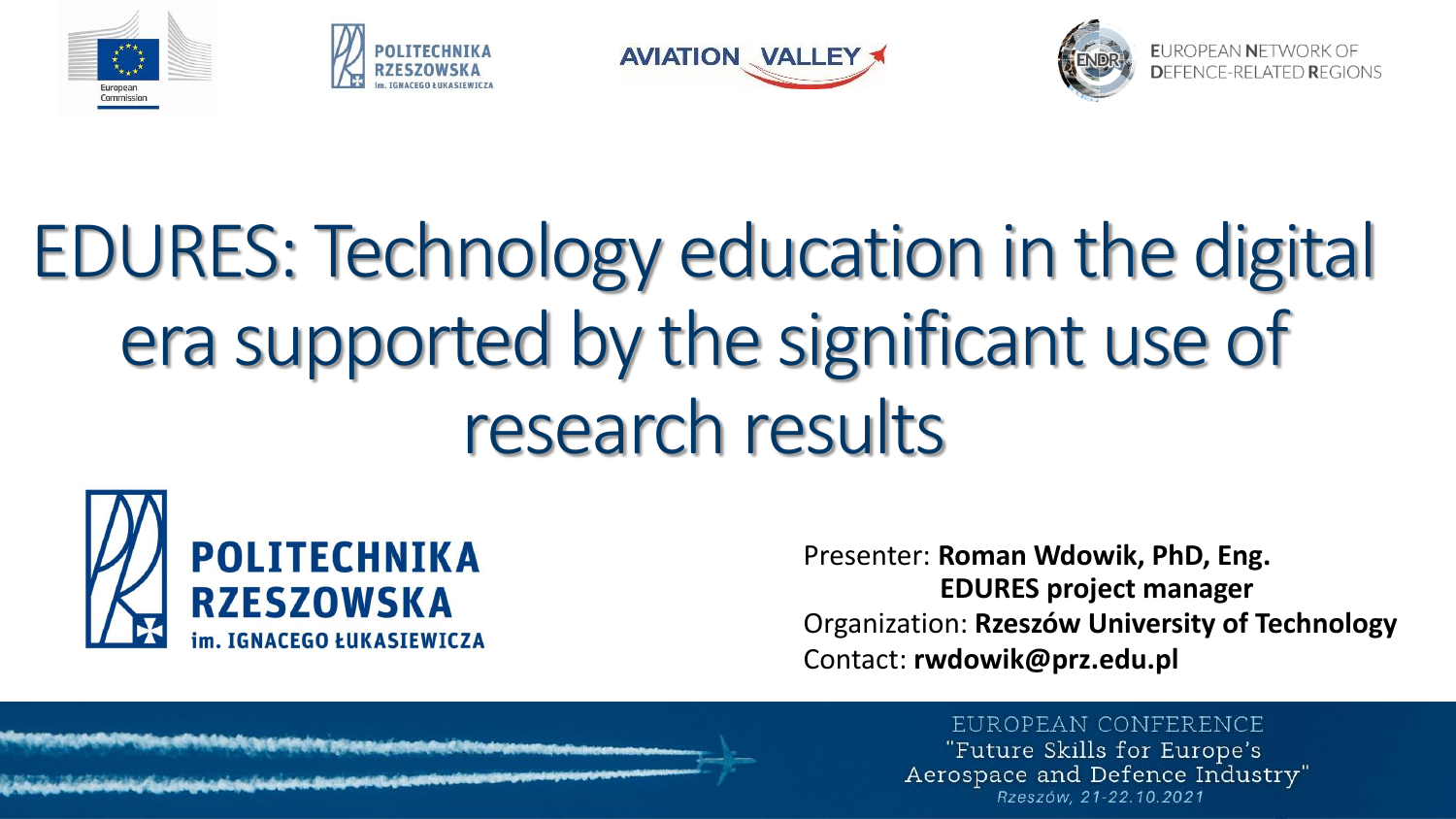



## EDURES project facts

Title: **EDURES: Technology education in the digital era supported by the significant use of research results**

Start: **01-09-2020 -** End: **31-08-2023**

Project Reference: **2020-1-PL01-KA203-082219**

EU Grant: **389113 EUR**

Website: **http://edures.prz.edu.pl**

Programme: **Erasmus+**

Key Action: **Cooperation for innovation and the exchange of good practices**

Action Type: **Strategic Partnerships for higher education**





### **Coordinator:**

• **Rzeszów University of Technology, Poland**

### **Partners:**

- **Hochschule Furtwangen University, Germany**
- **National Technical University of Athens, Greece**
- **Centoform srl, Italy**



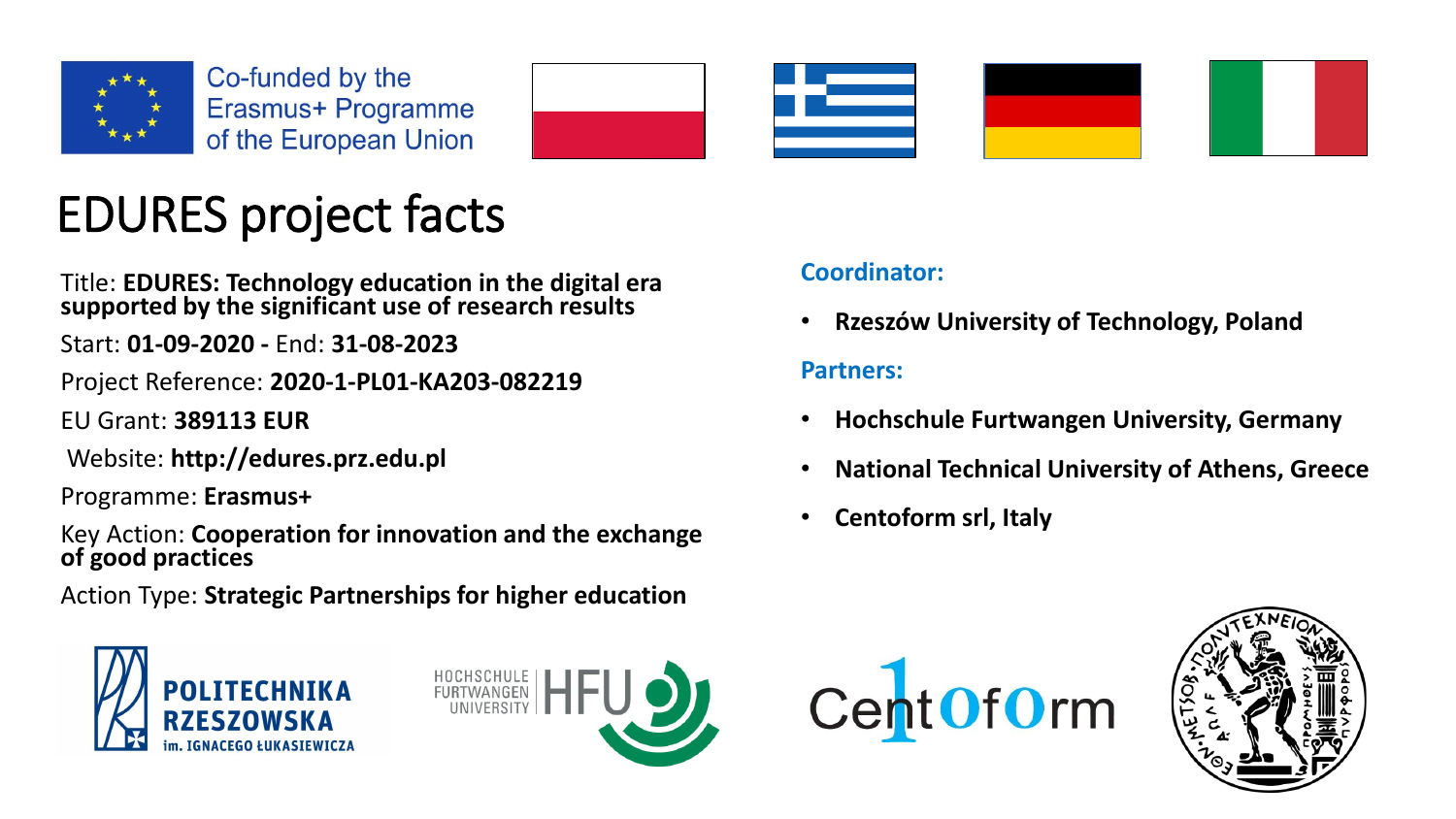## **EDURES project aim**

*Development of tools and methodologies 5 Intellectual Outputs (IOs) 2 IOs ongoing, 3 IOs planned*

author: unknown, lic.: <u>[CC BY](https://creativecommons.org/licenses/by/3.0/)</u> author: unknown lic.: <u>CC BY</u>

**Recent technological research results Teaching processes produced by** academics

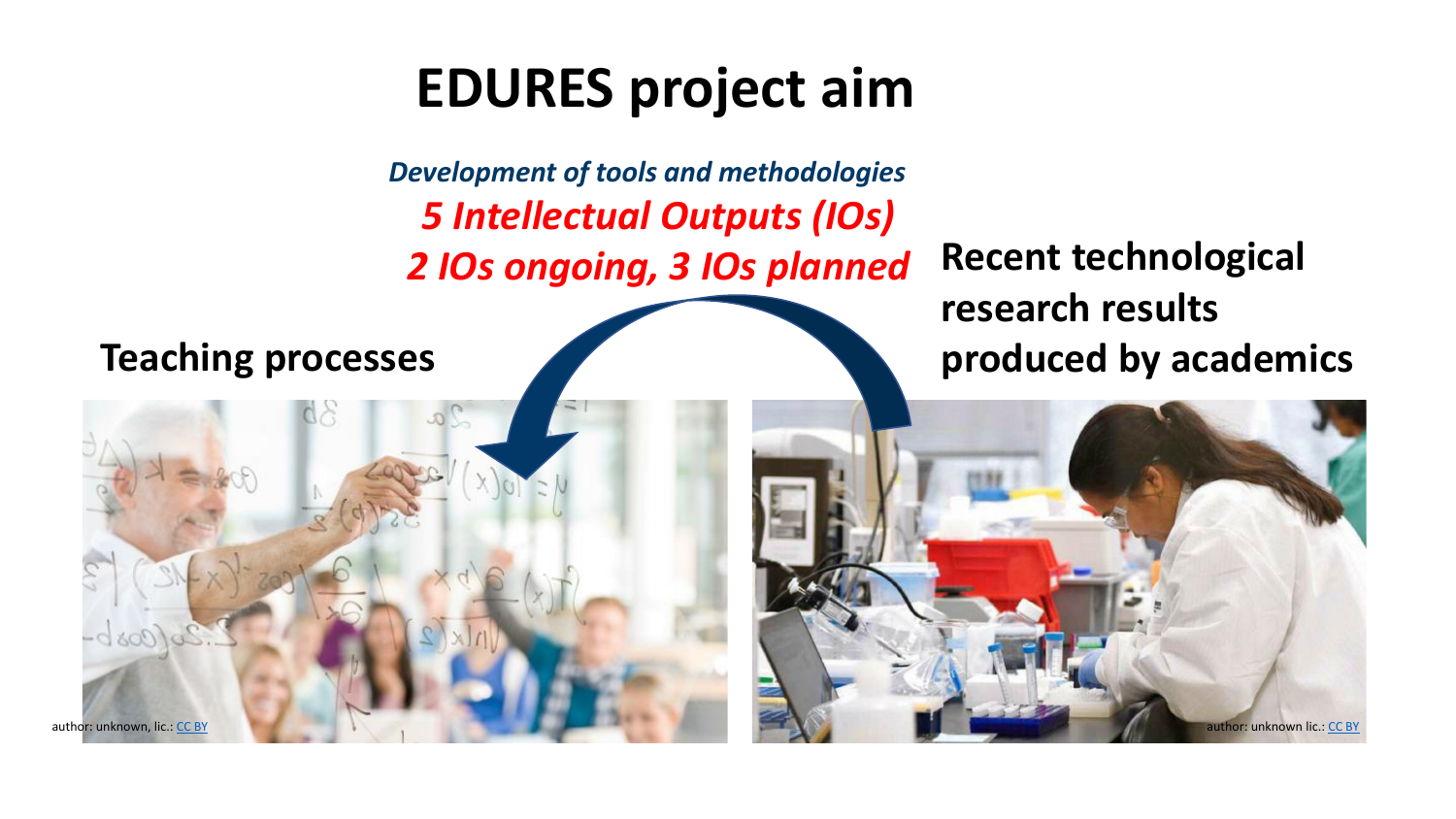## "Future Skills for Europe's Aerospace and Defence Industry"

### **EDURES project goals**

- **Shaping** the tools which improve the research skills of students
- **Effective** teaching **the recent** research results

[CC BY-SA-NC](https://creativecommons.org/licenses/by-nc-sa/3.0/)

• **Easy and transparent** access to **the recent** research results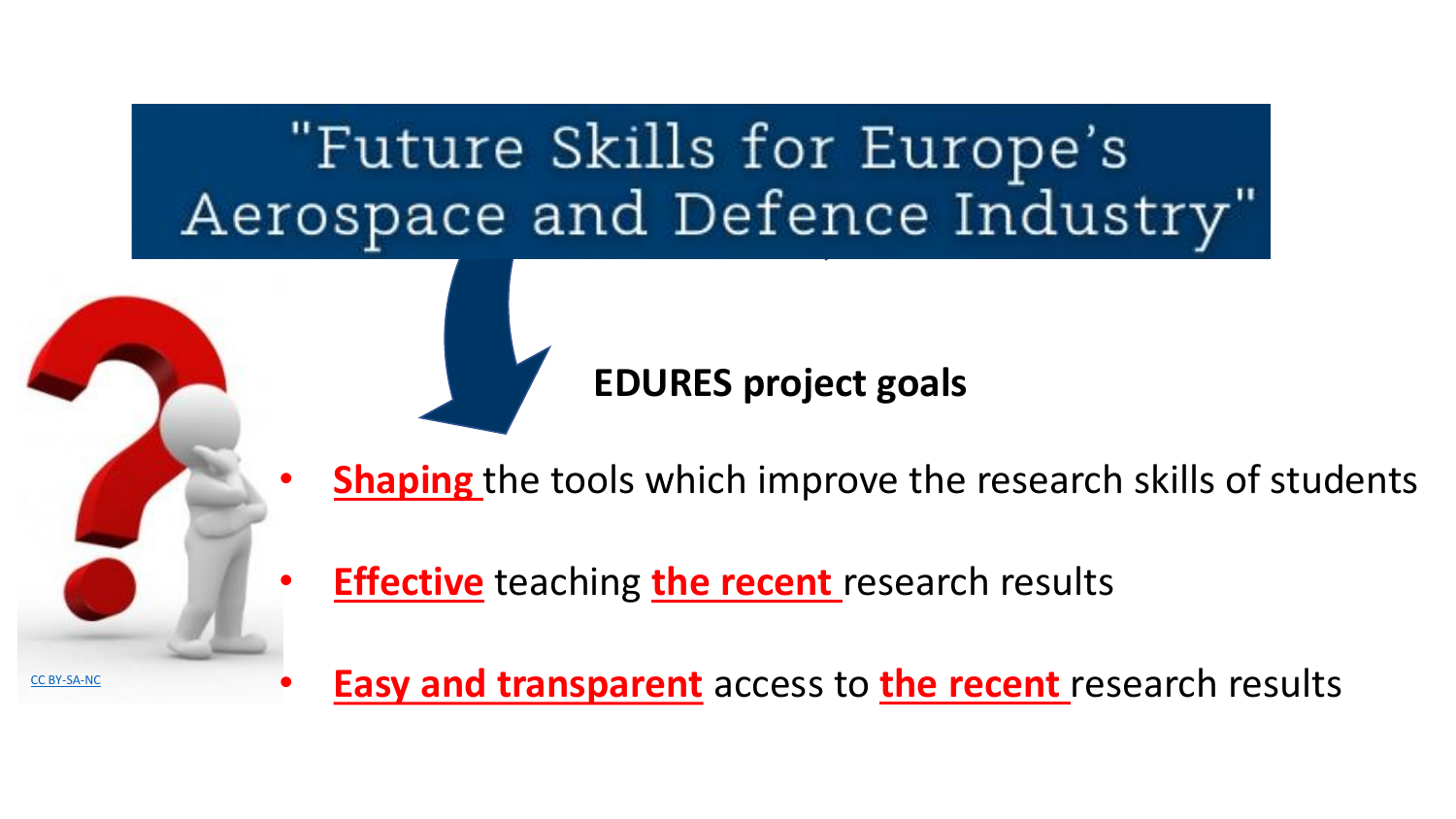Output 1 Guide for educators regarding the utilization<br>
of research results in technology education

- **Analysis of the teaching methodologies in partner organizations**
- **Practices of partner organizations in the area of research results implementation into teaching**
- **Surveys (~10 questions each), sent to: students, academics, graduates, employers**
- **Development of basic methodologies for the aims of research results implementation into teaching**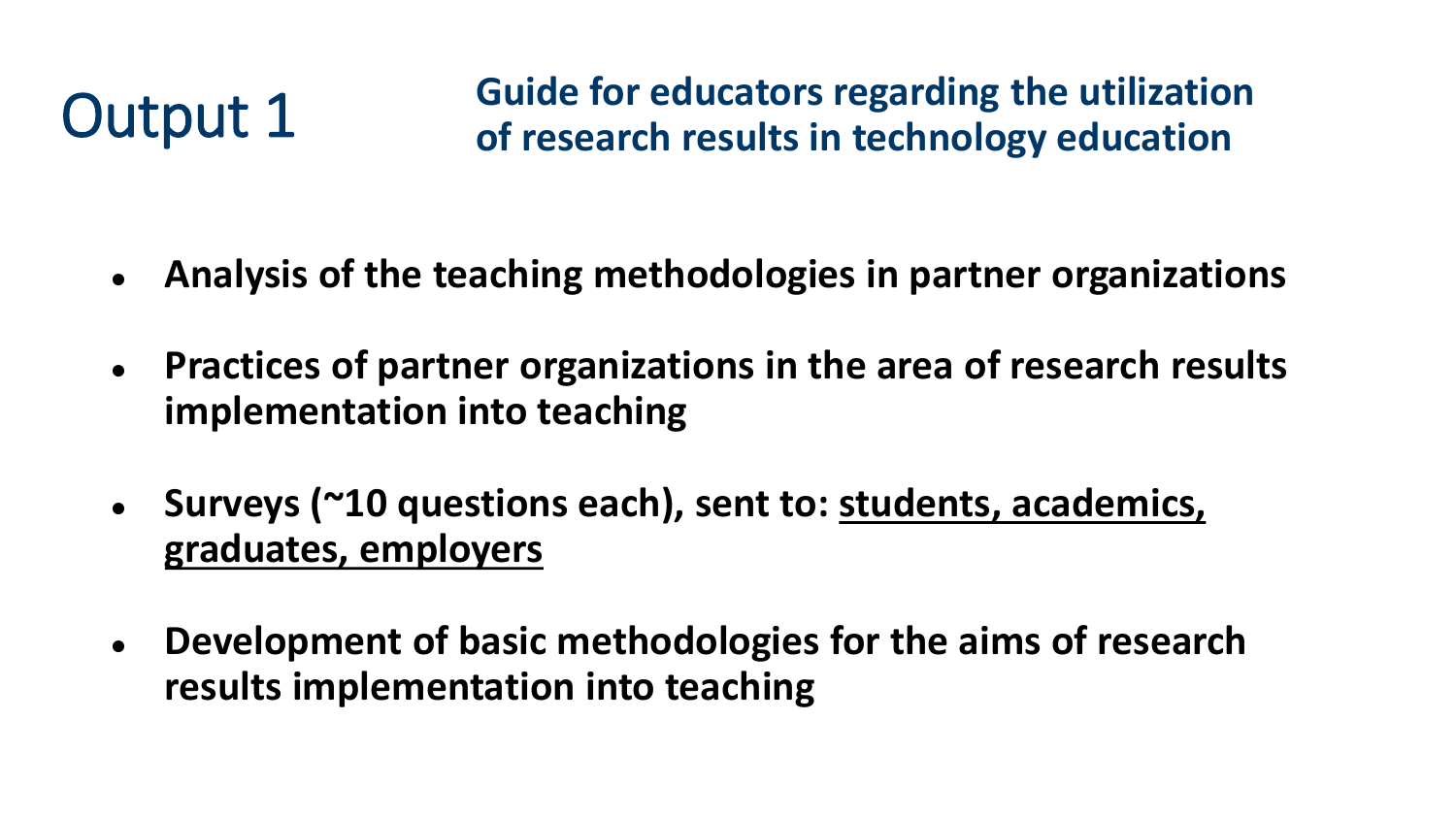### **Output 1 Guidelines for Teachers (Educators) and Students**

- How to present (within classes) research contents obtained by researchers
- How to read scientific texts
- How to write scientific texts
- Basic research methodologies used in selected disciplines (mechanical and civil engineering)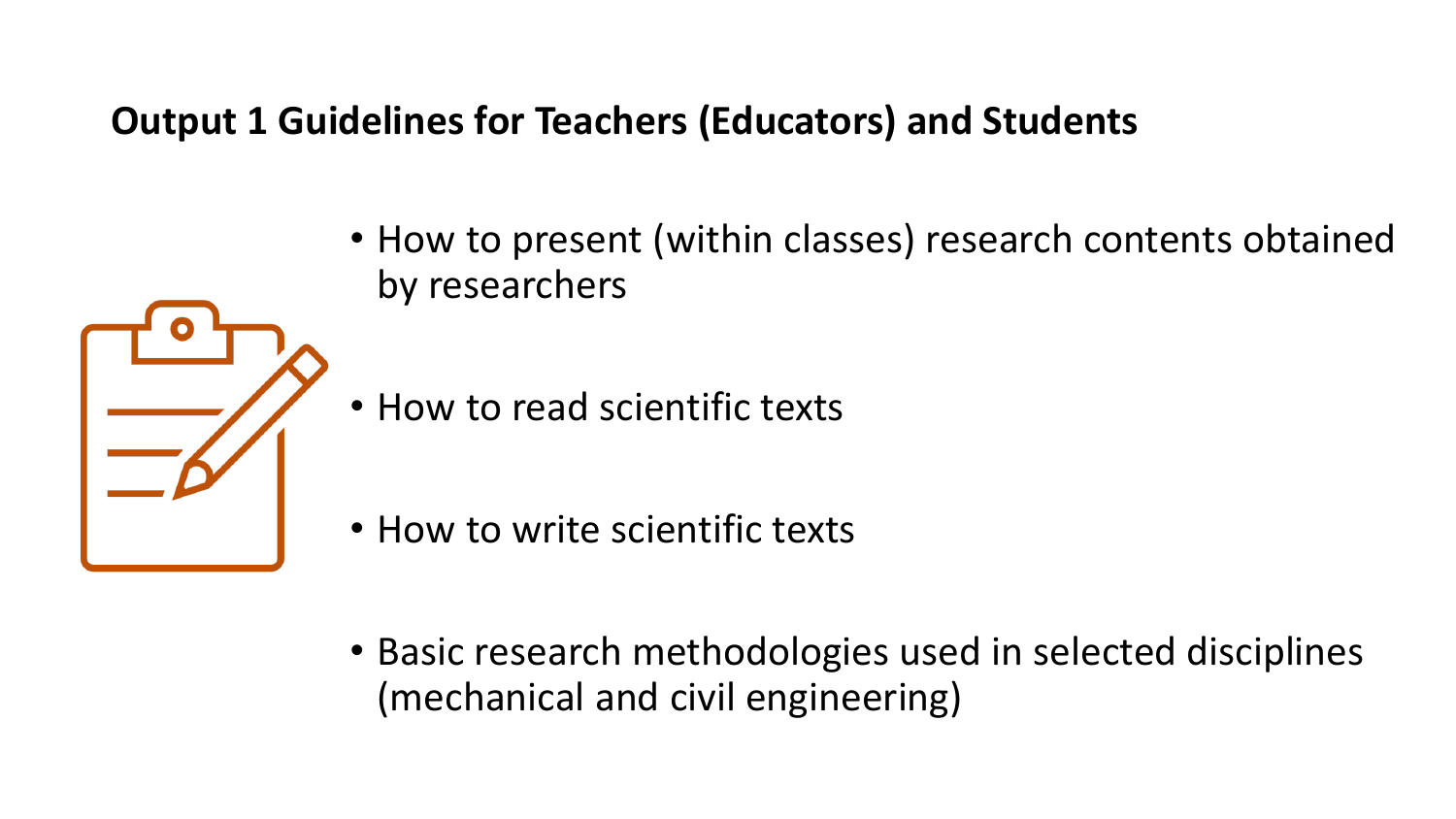### **Output 2** Development of the digital platform methodologies for<br> **Output 2** Intilization of research results in technology education **utilization of research results in technology education**





**Thesis search engine based on scientific interests**

**Database Methodologies regarding a new research portal linked to the university website**

**E-learning platforms methodologies**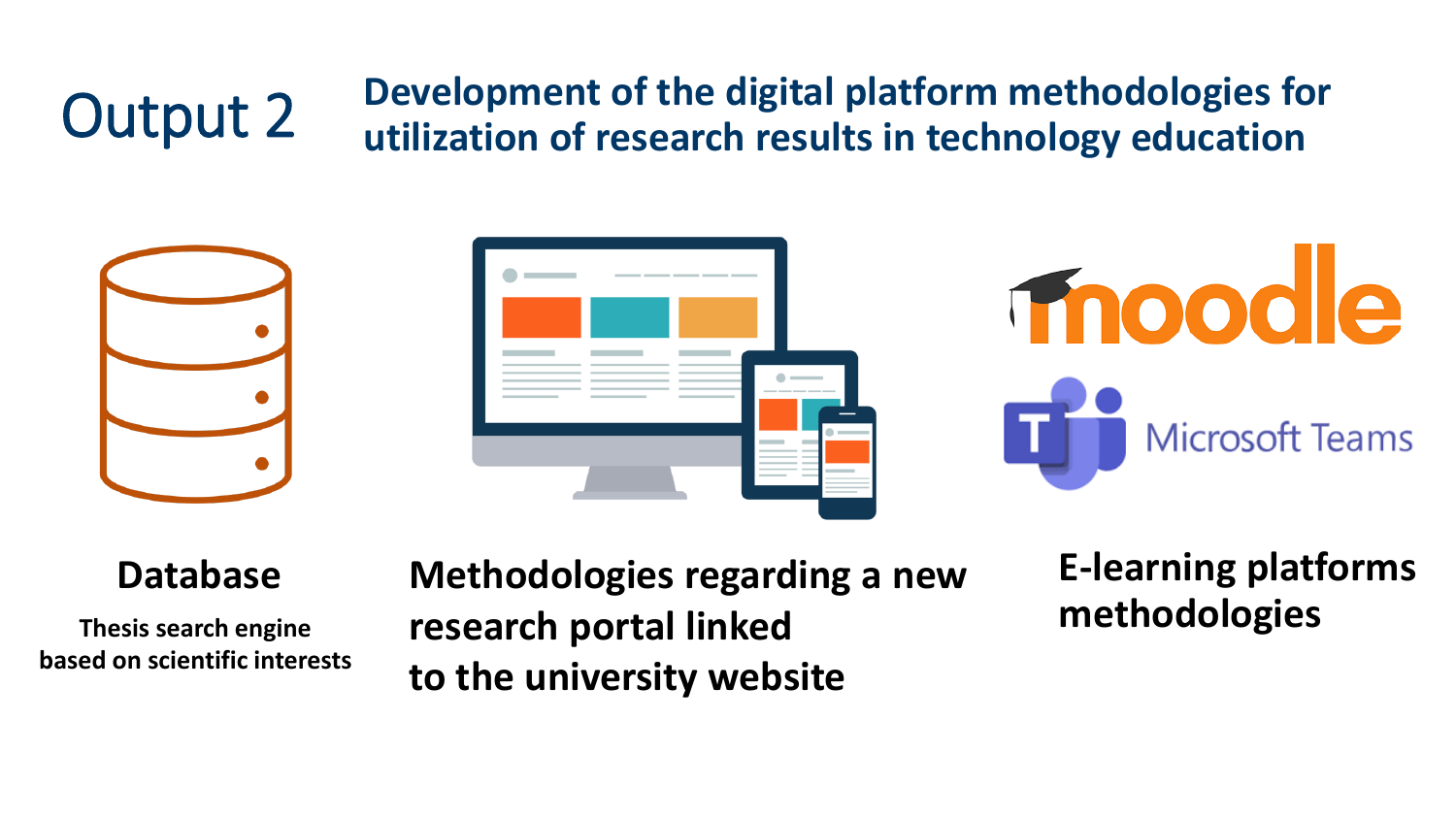## **https://edures.prz.edu.pl**

## EDURES webpage

### 谷 へ  $A \rightarrow A^+ A^+$



**ABOUT EDURES PROJECT PROJECT PARTNERS INTELLECTUAL OUTPUTS MULTIPLIER EVENTS LTT ACTIVITIES** 

Technology education in the digital era supported by the significant use of research results



■ v



PROJECT GENERAL INFORMATION (PROJECT CARD)

### Project title

**CONTACT** 

Technology education in the digital era supported by the significant use of research results

### Programme

Erasmus+

### **Key action**

Cooperation for innovation and the exchange of good practices

### **Action type** Strategic Partnerships for higher education

Project period 01-09-2020 - 31-08-2023

Project reference 2020-1-PL01-KA203-082219

### Coordinator POLITECHNIKA RZESZOWSKA IM. IGNACEGO ŁUKASIEWICZA

Partners NATIONAL TECHNICAL UNIVERSITY OF ATHENS. HOCHSCHULE FURTWANGEN, CENTOFORM SRL







### **Short-term joint staff training**

Teachers from participating organizations met on-line in the short-term joint staff training. Three parts of the event were organized (1st June 2021, 14th June 2021, 16th June 2021).



 $24$ 

**JUN** 

(on-line)

as a virtual event on Skype.

View all >

2nd Transnational Project Meeting in Greece

The 2nd Transnational Project Meeting (2nd according to

the project proposal) was organized on the 24th of June